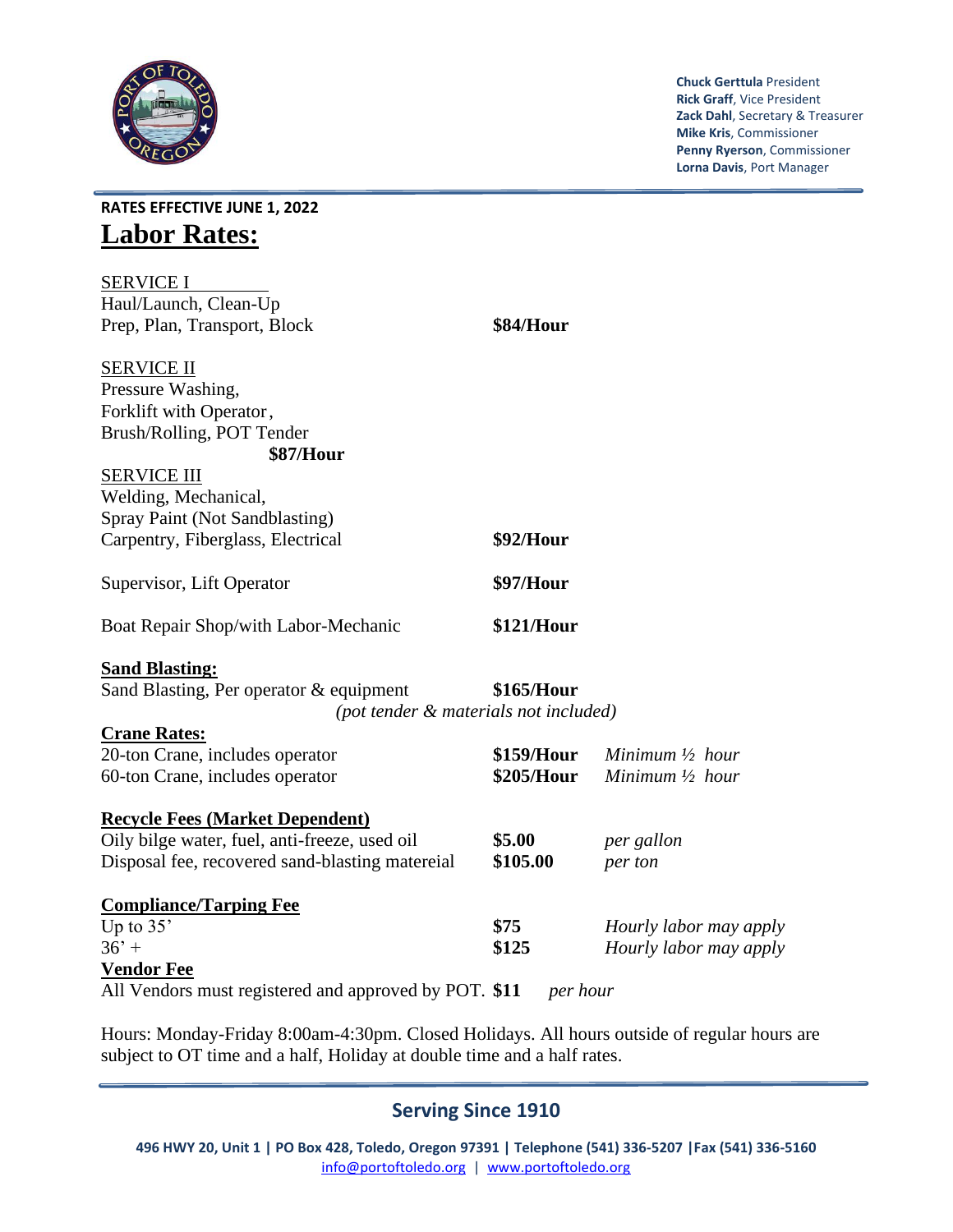

**Chuck Gerttula** President **Rick Graff**, Vice President **Zack Dahl**, Secretary & Treasurer **Mike Kris**, Commissioner **Penny Ryerson**, Commissioner **Lorna Davis**, Port Manager

# **Boat Lift Rates:**

#### **ACME 85-Ton Lift \***

Up to 35' **\$450 Haul/Launch** *Plus Labor for plan, transport, block.*  36-45' **\$15/Per Foot** *Plus Labor for plan, transport, block. \*Haul/Launch (lift & lower)includes operator and spotter. Plus labor for plan, transport, block.* 

#### **ASCOM 660-Ton Lift\***

Up to 74' **\$35/Per Foot** *Plus Labor for plan, transport, block.* 75' + **\$45 /Per Foot** *Plus Labor for plan, transport, block. \*Haul/Launch (lift & lower)includes operator and spotter. Plus labor for plan, transport, block. OT labor for Haul & Launch plus plan, transport and block apply at time and a half. Holiday rates at double time an a half.*

Lift fee per hour for move & re-block, per owner request \$250/Per Hour for lift,

*plus labor for operator and spotters.*

#### **Moorage Rates Day/Week/Month** Hard & Floating Service Pier Moorage (Include one ladder or staircase) Up to 50' **\$75/\$300/\$650** 51' to 74' **\$100/\$400/\$1300** 75' + **\$150/\$500/\$2100** *Minimum 1 full day, weekly charge at 3+ days, monthly @ 28 days*

### **Environmental Building**

Hard Moorage price, plus \$1600 per week. (\$2100 minimum charge weekly)

#### **Service Pier Per Day-for Self Service/Vendor**

**\$100** per day, **plus \$1.80** per foot.

#### **Electrical Charge**

1-110 included. 480V, 208, 3 phase or more- **\$21 per day, \$140 per week**

**All Paint & Zincs must be purchased through the Shipyard. Any management approved paint, primer, coatings and zincs NOT purchased through the shipyard are subject to a \$60 per gallon charge for paint and 35% mark-up on Shipyard retail cost for zincs.**

**Rates are subject to change. Credit card authorization or deposit may apply. 4% fee for all credit card payments over \$2500.** 

# **Serving Since 1910**

**496 HWY 20, Unit 1 | PO Box 428, Toledo, Oregon 97391 | Telephone (541) 336-5207 |Fax (541) 336-5160** [info@portoftoledo.org](mailto:info@portoftoledo.org) | [www.portoftoledo.org](http://www.portoftoledo.org/)